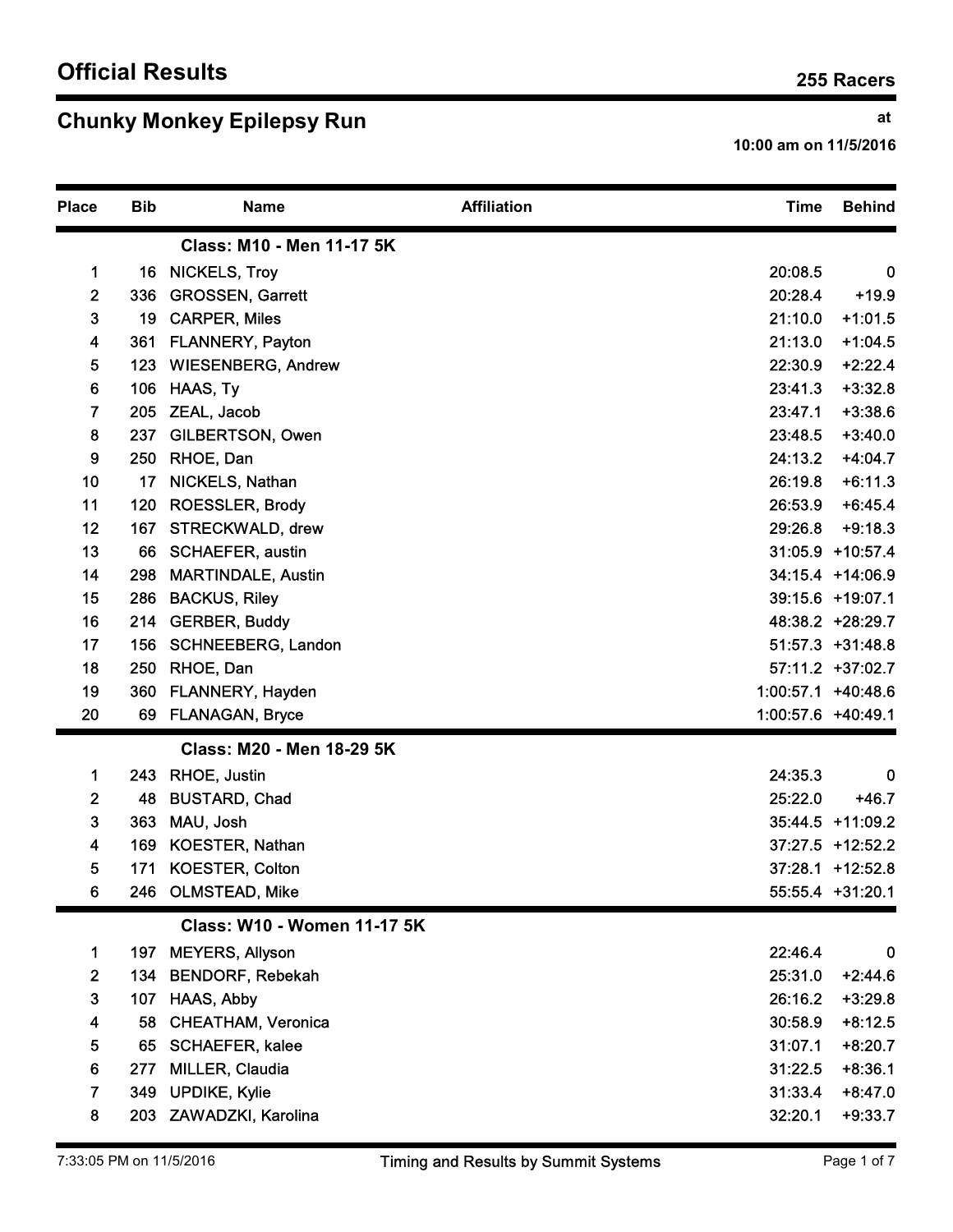| <b>Place</b>                  | <b>Bib</b> | <b>Name</b>                                   | <b>Affiliation</b> | <b>Time</b>        | <b>Behind</b>                        |
|-------------------------------|------------|-----------------------------------------------|--------------------|--------------------|--------------------------------------|
| 9                             | 204        | EDLER, Morgan                                 |                    | 32:30.8            | $+9:44.4$                            |
| 10                            | 353        | <b>GANSHERT, Grace</b>                        |                    |                    | 34:45.1 +11:58.7                     |
| 11                            | 103        | <b>MATHYS, Claire</b>                         |                    |                    | 34:45.5 +11:59.1                     |
| 12                            | 70         | FLANAGAN, Leah                                |                    |                    | 36:02.7 +13:16.3                     |
| 13                            | 119        | ROESSLER, Hailey                              |                    |                    | 36:19.0 +13:32.6                     |
| 14                            | 115        | ROSGA, Alayna                                 |                    |                    | 36:19.7 +13:33.3                     |
| 15<br>16                      | 161        | WILLIAMS, Morgan                              |                    |                    | 36:49.4 +14:03.0<br>42:02.2 +19:15.8 |
| 17                            | 96         | JOHNSON, Megan<br>362 FLANNERY, Breanna       |                    |                    | 42:02.7 +19:16.3                     |
| 18                            | 85         | <b>SCHICK, Mandi</b>                          |                    |                    | 45:16.9 +22:30.5                     |
| 19                            | 268        | SIEDSCHLAG, Triniti                           |                    |                    | 46:22.3 +23:35.9                     |
| 20                            |            | 192 GILL, BECCA                               |                    |                    | 48:20.3 +25:33.9                     |
| 21                            |            | 84 SCHICK, Abby                               |                    |                    | 48:26.9 +25:40.5                     |
| 22                            | 213        | <b>GERBER, Josie</b>                          |                    |                    | 48:45.3 +25:58.9                     |
| 23                            | 300        | CLAY, Kaitlyn                                 |                    |                    | 50:08.1 +27:21.7                     |
| 24                            |            | 43 SCHROEDER, Bailey                          |                    |                    | 56:28.8 +33:42.4                     |
| 25                            | 253        | <b>MEIER, Alyssa</b>                          |                    |                    | 56:36.1 +33:49.7                     |
| 26<br>27                      | 254<br>163 | <b>MEIER, Kaitlyn</b><br><b>SCOTT, Alyssa</b> |                    |                    | 56:36.7 +33:50.3<br>58:14.0 +35:27.6 |
| 28                            |            | 126 BEDUHN, Brooke                            |                    |                    | 59:17.7 +36:31.3                     |
|                               |            | Class: W20 - Women 18-29 5K                   |                    |                    |                                      |
| 1                             | 230        | <b>VRSTAL, Tiffany</b>                        |                    | 23:50.7            | 0                                    |
| $\overline{2}$                | 133        | <b>BENDORF, Rose</b>                          |                    | 24:30.6            | $+39.9$                              |
| $\mathbf{3}$                  | 47         | SHULL, Laura                                  |                    | 25:21.2            | $+1:30.5$                            |
| $\overline{\mathbf{4}}$       | 225        | <b>MURPHY, Karrie</b>                         |                    | 25:36.5            | $+1:45.8$                            |
| 5                             | 261        | <b>MONTGOMERY, Lindsay</b>                    |                    | 27:28.1            | $+3:37.4$                            |
| 6                             | 110        | <b>TREUTHARDT, Danielle</b>                   |                    | 30:34.9            | $+6:44.2$                            |
| $\overline{\phantom{a}}$<br>8 |            | 274 AMES, Brooke<br>MAU, Alyssa               |                    | 31:43.1            | $+7:52.4$<br>32:39.6 +8:48.9         |
| 9                             | 341        | 111 TREUTHARDT, Jessica                       |                    |                    | 35:05.0 +11:14.3                     |
| 10                            | 90         | <b>NOBLE FAMILY, Samantha</b>                 |                    |                    | 35:13.8 +11:23.1                     |
| 11                            | 299        | MARTINDALE, Gwendelynn                        |                    |                    | 40:00.0 +16:09.3                     |
| 12                            | 357        | <b>BOECKELMAN, Lindsay</b>                    |                    |                    | 45:18.9 +21:28.2                     |
| 13                            |            | 2 LOKEN, Katie                                |                    |                    | 46:01.4 +22:10.7                     |
| 14                            | 344        | <b>ZILLER, Brittany</b>                       |                    |                    | 46:23.3 +22:32.6                     |
| 15                            | 266        | JOHNSEN, Kylie                                |                    |                    | 46:38.6 +22:47.9                     |
| 16                            |            | 265 STEINER, Cassidy                          |                    |                    | 46:39.0 +22:48.3                     |
| 17                            |            | 280 SIGAFUS, Kayla                            |                    |                    | $51:32.1$ +27:41.4                   |
| 18                            | 247        | OLMSTEAD, Sarah                               |                    |                    | 54:08.6 +30:17.9                     |
| 19                            |            | 27 PUGA, Maecie                               |                    |                    | 59:12.8 +35:22.1                     |
| 20<br>21                      |            | 99 MAU, Ellen<br>359 FLANNERY, Sloan          |                    | 1:00:56.6 +37:05.9 | 59:27.8 +35:37.1                     |
| 22                            |            | 178 CRANDALL, Liza                            |                    | 1:01:26.1 +37:35.4 |                                      |
| 23                            |            | 22 DYE, Patti                                 |                    |                    | 1:04:40.1 +40:49.4                   |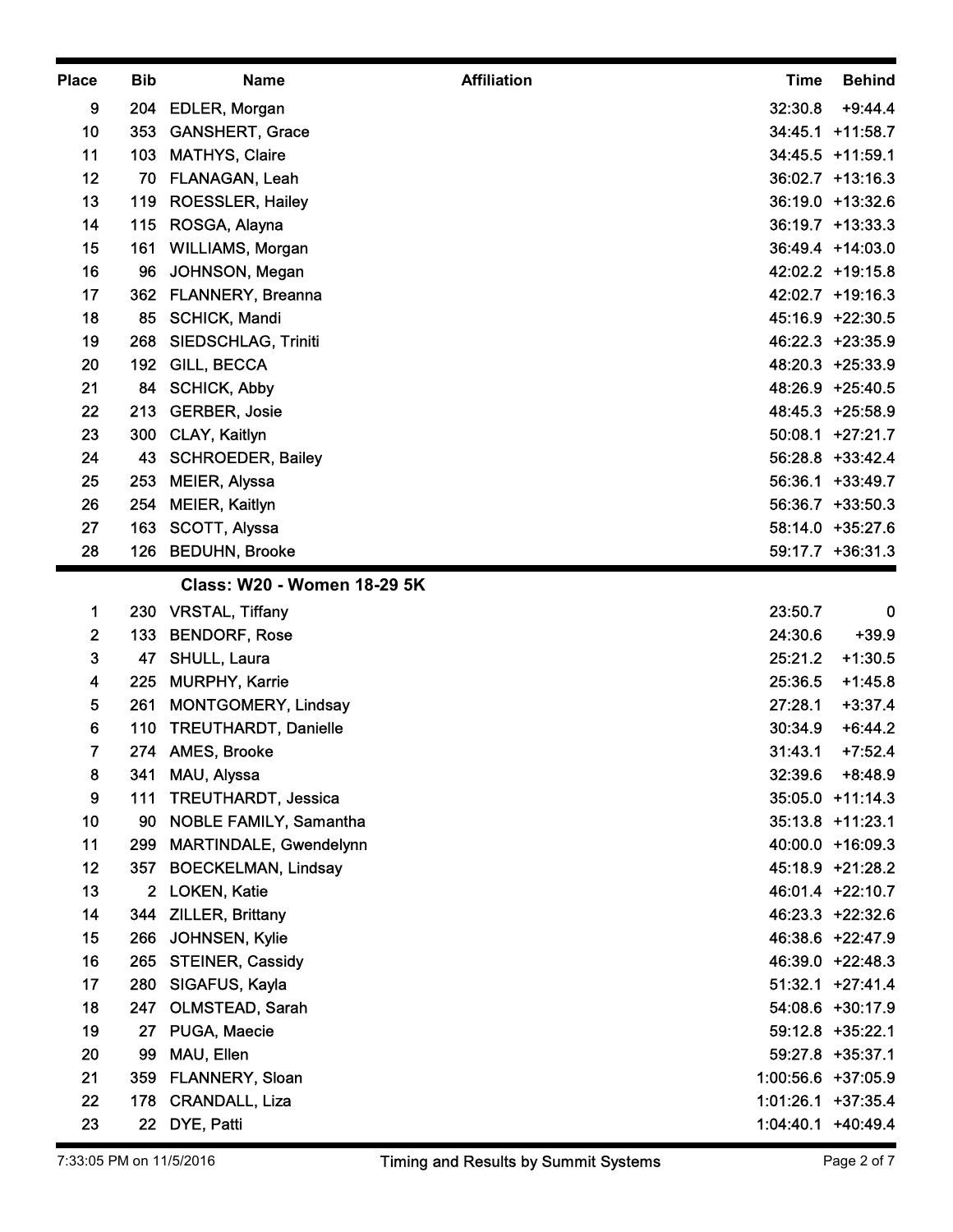| <b>Place</b>   | <b>Bib</b> | <b>Name</b>                               | <b>Affiliation</b> | <b>Time</b>          | <b>Behind</b>                        |
|----------------|------------|-------------------------------------------|--------------------|----------------------|--------------------------------------|
|                |            | Class: W30 - Women 30-39 5K               |                    |                      |                                      |
| 1              | 238        | RYNES, Kristina                           |                    | 22:00.6              | $\mathbf 0$                          |
| $\mathbf{2}$   | 188        | <b>BRANDL, Crystal</b>                    |                    | 24:05.9              | $+2:05.3$                            |
| 3              | 345        | <b>THOMAS, Donnie</b>                     |                    | 27:31.4              | $+5:30.8$                            |
| 4              | 81         | <b>WHITE, Lindsey</b>                     |                    | 29:12.0              | $+7:11.4$                            |
| 5<br>6         | 55         | GERBER, Amanda<br><b>NICKELS, Melissa</b> |                    | 29:57.3<br>30:40.2   | $+7:56.7$<br>$+8:39.6$               |
| $\overline{7}$ | 15<br>50   | KAMPS, Brandi                             |                    | 31:08.6              | $+9:08.0$                            |
| 8              | 297        | JOHNSON, Gracie                           |                    |                      | 32:42.7 +10:42.1                     |
| 9              | 11         | KINJERSKI, Melissa                        |                    |                      | 34:33.6 +12:33.0                     |
| 10             | 291        | <b>ALBRIGHT, Shannon</b>                  |                    |                      | 35:20.8 +13:20.2                     |
| 11             | 231        | <b>BENSON, Christina</b>                  |                    |                      | 35:23.2 +13:22.6                     |
| 12             | 223        | <b>ERICKSON, Jennifer</b>                 |                    |                      | 36:09.5 +14:08.9                     |
| 13             | 97         | <b>BLUHM FAMILY, Heather</b>              |                    |                      | 36:12.9 +14:12.3                     |
| 14             |            | 235 DUFF, Amanda                          |                    |                      | 38:05.1 +16:04.5                     |
| 15             | 191        | <b>GILL, KAREN</b>                        |                    |                      | 41:12.1 +19:11.5                     |
| 16<br>17       |            | 176 KNOX, Kelly<br>5 TUESCHER, Jennifer   |                    |                      | 43:46.4 +21:45.8<br>45:49.7 +23:49.1 |
| 18             |            | 129 LIPHART, Tanya                        |                    |                      | 47:32.8 +25:32.2                     |
| 19             |            | 52 MAU, Crystal                           |                    |                      | 48:35.2 +26:34.6                     |
| 20             | 181        | SPAHR, Megan                              |                    |                      | 48:44.3 +26:43.7                     |
| 21             |            | 212 GERBER, Tina and Lucy                 |                    |                      | 49:31.4 +27:30.8                     |
| 22             |            | 155 SCHNEEBERG, Chantel                   |                    |                      | 51:43.7 +29:43.1                     |
| 23             | 347        | <b>RUEGSEGGER, Wendy</b>                  |                    |                      | 52:06.9 +30:06.3                     |
| 24             |            | 159 WILLIAMS, Jeanette                    |                    |                      | 52:22.5 +30:21.9                     |
| 25             |            | 267 SIEDSCHLAG, Heather                   |                    |                      | 52:29.7 +30:29.1                     |
| 26             | 100        | KIRBY, Jodie                              |                    |                      | 53:07.3 +31:06.7                     |
| 27<br>28       | 244<br>340 | RHOE, Holly<br><b>GROSSMAN, Kathleen</b>  |                    |                      | 56:27.3 +34:26.7<br>56:47.8 +34:47.2 |
| 29             |            | 113 ROSGA, Angie                          |                    |                      | 57:13.6 +35:13.0                     |
| 30             |            | 42 SCHROEDER, Yolanda                     |                    |                      | 58:40.0 +36:39.4                     |
| 31             | 7          | SKARDA, Jami                              |                    |                      | 58:40.6 +36:40.0                     |
| 32             | 287        | <b>BACKUS, Cindy</b>                      |                    |                      | 58:56.1 +36:55.5                     |
| 33             | 121        | <b>WIESENBERG, Michelle</b>               |                    |                      | 58:56.6 +36:56.0                     |
| 34             | 29         | LEVESQUE, Naomi                           |                    |                      | $59:15.1$ +37:14.5                   |
| 35             | 50         | <b>KAMPS, Brandi</b>                      |                    | 1:00:52.2 +38:51.6   |                                      |
| 36             |            | 146 WIEGEL, Jessica                       |                    | $1:04:41.6$ +42:41.0 |                                      |
| 37             |            | 36 SEFFROOD, Jessica                      |                    | 1:04:57.8 +42:57.2   |                                      |
| 38             |            | 23 ULA, Julie                             |                    | 1:04:59.3 +42:58.7   |                                      |
| 39             |            | 334 SEVERSON, Carrie                      |                    | 1:06:00.4 +43:59.8   |                                      |
|                |            | Class: M30 - Men 30-39 5K                 |                    |                      |                                      |
|                | 273<br>295 | ROSSING, Adam<br><b>RAMUS, Chris</b>      |                    | 18:50.2              | $\pmb{0}$<br>24:57.6 +6:07.4         |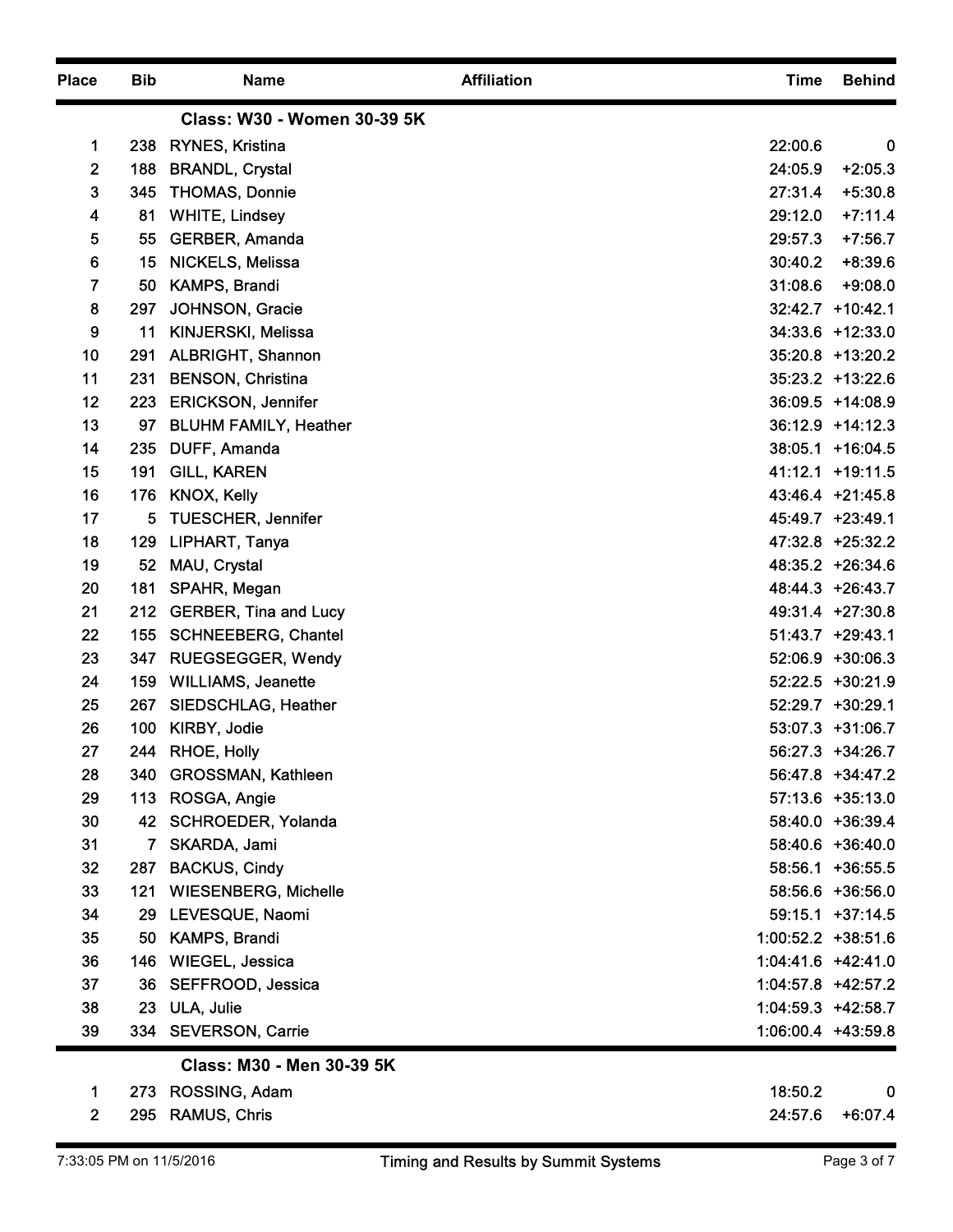| <b>Place</b>                          | <b>Bib</b> | <b>Name</b>                                    | <b>Affiliation</b><br><b>Time</b> | <b>Behind</b>                        |
|---------------------------------------|------------|------------------------------------------------|-----------------------------------|--------------------------------------|
| $\mathbf{3}$                          |            | 21 DYE, Josh                                   | 27:02.1                           | $+8:11.9$                            |
| 4                                     | 80         | <b>WHITE FAMILY, Jamie</b>                     |                                   | 29:52.1 +11:01.9                     |
| 5                                     | 339        | <b>MCELRATH, Nick</b>                          |                                   | $31:24.7$ +12:34.5                   |
| 6                                     | 182        | <b>SOLVERSON, Matthew</b>                      |                                   | $31:25.3$ +12:35.1                   |
| $\overline{7}$                        | 272        | <b>CHENOUS, Andy</b>                           |                                   | 32:17.9 +13:27.7                     |
| 8                                     | 296        | JOHNSON, Dan                                   |                                   | 33:01.8 +14:11.6                     |
| 9<br>10                               | 190<br>160 | <b>BRANDL, Vince</b><br><b>WILLIAMS, Ricky</b> |                                   | 36:46.6 +17:56.4<br>37:07.3 +18:17.1 |
| 11                                    | 187        | FOLK, Wes                                      |                                   | 39:16.6 +20:26.4                     |
| 12                                    | 56         | <b>GERBER, Justin</b>                          |                                   | 41:54.2 +23:04.0                     |
| 13                                    | 263        | <b>BURNS, Adam</b>                             |                                   | 44:02.0 +25:11.8                     |
| 14                                    | 38         | MASKE, Josh                                    |                                   | 46:31.5 +27:41.3                     |
| 15                                    |            | 4 SLATER, Kevin                                |                                   | 48:08.4 +29:18.2                     |
| 16                                    | 53         | MAU, Daniel                                    |                                   | 48:33.7 +29:43.5                     |
| 17                                    | 288        | <b>BACKUS, Mike</b>                            |                                   | 56:37.6 +37:47.4                     |
| 18                                    |            | 122 WIESENBERG, Shaun                          |                                   | 56:42.8 +37:52.6                     |
| 19                                    |            | 350 MAU, Ben                                   |                                   | 59:36.4 +40:46.2                     |
| 20                                    |            | 147 WIEGEL, Jason                              |                                   | 1:04:38.3 +45:48.1                   |
|                                       |            | Class: M40 - Men 40-49 5K                      |                                   |                                      |
| $\mathbf 1$                           |            | 342 FRANKLIN, Tom                              | 21:41.3                           | $\boldsymbol{0}$                     |
| $\mathbf{2}$                          |            | 354 FLANNAGAN, Mike                            | 25:04.2                           | $+3:22.9$                            |
| $\mathbf{3}$                          | 98         | <b>BLUHM, Jeremy</b>                           | 27:21.3                           | $+5:40.0$                            |
| $\overline{\mathbf{4}}$<br>$\sqrt{5}$ | 348<br>91  | <b>UPDIKE, Phil</b><br><b>SCHROEDER, Brad</b>  | 31:22.2                           | $+9:40.9$<br>31:46.0 +10:04.7        |
| 6                                     | 224        | <b>ERICKSON, Aaron</b>                         |                                   | 32:31.3 +10:50.0                     |
| $\overline{\mathbf{r}}$               | 346        | THOMAS, Ken                                    |                                   | 34:00.4 +12:19.1                     |
| 8                                     |            | 242 SUTTON, Brian                              |                                   | 38:57.8 +17:16.5                     |
| 9                                     | 193        | MONTGOMERY, Josh                               |                                   | 38:58.9 +17:17.6                     |
| 10                                    |            | 87 RUPNOW, Jason                               |                                   | 42:54.4 +21:13.1                     |
| 11                                    |            | 256 CLEMENS, Rodney                            |                                   | 53:31.1 +31:49.8                     |
| 12                                    |            | 68 FLANAGAN, Mark                              |                                   | 57:23.6 +35:42.3                     |
| 13                                    | 8          | <b>SKARDA, Mike</b>                            |                                   | 57:27.2 +35:45.9                     |
| 14                                    |            | 114 ROSGA, Dave                                |                                   | 57:30.7 +35:49.4                     |
| 15                                    |            | 8 SKARDA, Mike                                 |                                   | 57:31.1 +35:49.8                     |
| 16                                    | 118        | ROESSLER, Brian                                |                                   | 57:31.7 +35:50.4                     |
| 17<br>18                              |            | 26 PUGA, Marco<br>28 LEVESQUE, Mark            |                                   | 59:14.1 +37:32.8<br>59:16.9 +37:35.6 |
| 19                                    |            | 335 SEVERSON, Craig                            |                                   | 1:05:58.8 +44:17.5                   |
| 20                                    |            | 136 KOCH, Dan                                  |                                   | 1:11:34.9 +49:53.6                   |
|                                       |            | Class: W40 - Women 40-49 5K                    |                                   |                                      |
| 1.                                    |            | 289 KRAUS, Stephanie                           | 26:17.8                           | 0                                    |
| $\overline{2}$                        |            | 195 MEYERS, Wendy                              | 27:13.7                           | $+55.9$                              |
| $\mathbf{3}$                          |            | 73 PACKARD, Ayden                              |                                   | 29:00.5 +2:42.7                      |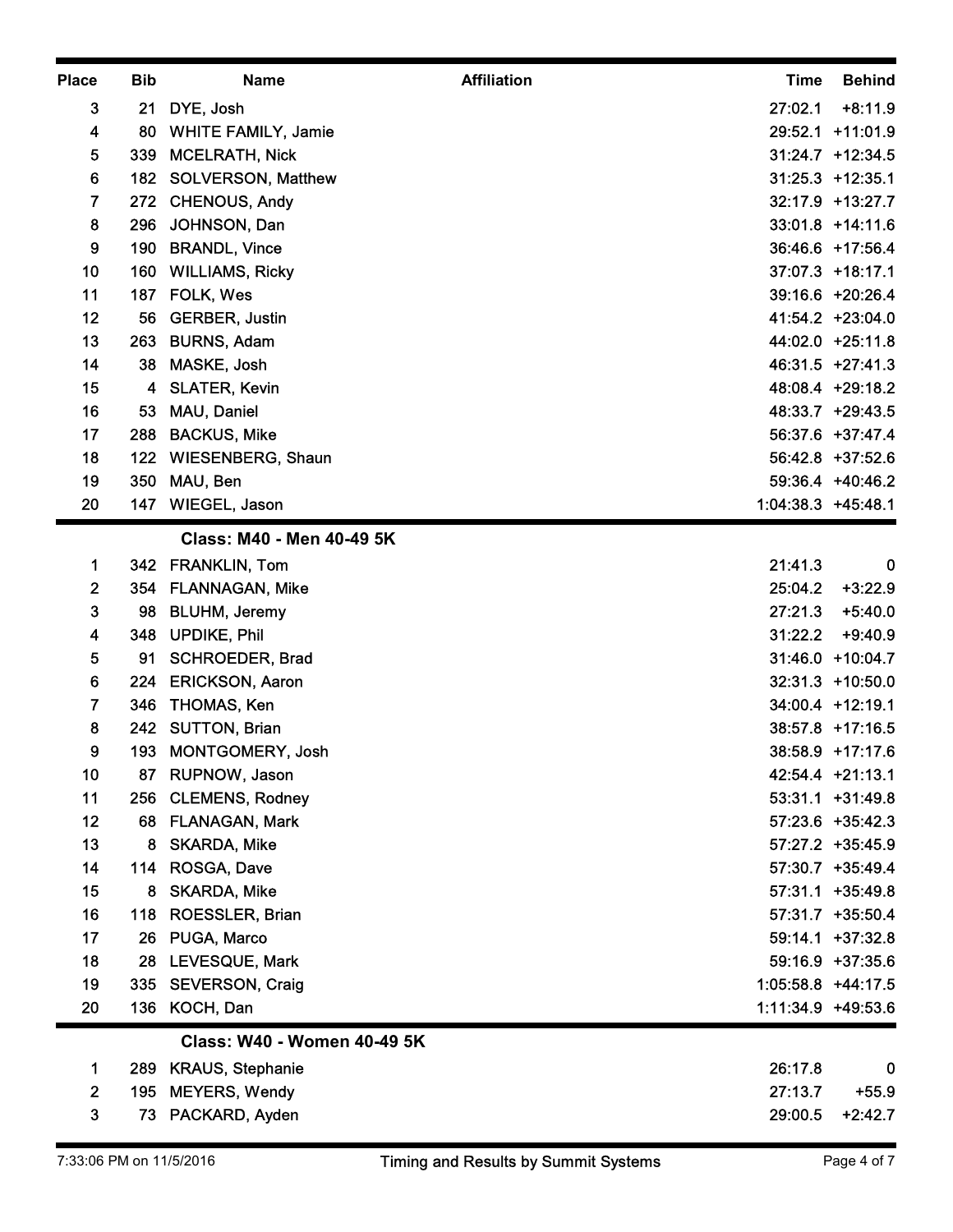| 4<br>5<br>6<br>$\overline{7}$<br>8<br>9<br>10<br>11<br>12<br>13<br>14<br>15<br>16<br>17<br>18<br>19<br>20<br>21<br>22<br>$\mathbf 1$<br>$\mathbf{2}$<br>$\mathbf{3}$<br>4<br>$5\phantom{.0}$<br>6 | 3<br>18<br>259<br>105<br>338<br>86.<br>63<br>108<br>168<br>109 | <b>SLATER, Jolene</b><br>CARPER, Cara<br>FLANAGAN, Lisa<br><b>HAAS, Erica</b><br>FISH, Christi<br>PHILLIPSON FAMILY, Julie<br><b>VICKERS FAMILY, michelle</b><br><b>GLENDENNING, Brenda</b><br>82 SCHICK FAMILY, Angie<br><b>KOESTER, Sheila</b><br>LOKEN, Cheryl<br>TREUTHARDT, Carla<br>279 LINCICUM, Rhonda<br>358 FLANNERY, Kimberly<br>94 REUTER FAMILY, Cassie<br>202 ZAWADZKI, Lucyna<br>117 ROESSLER, Jill | 29:05.6<br>30:38.6<br>35:04.1<br>36:43.1 +10:25.3<br>39:30.1 +13:12.3<br>42:54.9 +16:37.1<br>43:13.9 +16:56.1<br>45:15.5 +18:57.7<br>45:19.5 +19:01.7<br>45:28.4 +19:10.6<br>46:01.0 +19:43.2<br>47:42.7 +21:24.9<br>51:32.7 +25:14.9<br>51:36.6 +25:18.8<br>51:45.4 +25:27.6 | $+2:47.8$<br>$+4:20.8$<br>$+8:46.3$ |
|---------------------------------------------------------------------------------------------------------------------------------------------------------------------------------------------------|----------------------------------------------------------------|--------------------------------------------------------------------------------------------------------------------------------------------------------------------------------------------------------------------------------------------------------------------------------------------------------------------------------------------------------------------------------------------------------------------|-------------------------------------------------------------------------------------------------------------------------------------------------------------------------------------------------------------------------------------------------------------------------------|-------------------------------------|
|                                                                                                                                                                                                   |                                                                |                                                                                                                                                                                                                                                                                                                                                                                                                    |                                                                                                                                                                                                                                                                               |                                     |
|                                                                                                                                                                                                   |                                                                |                                                                                                                                                                                                                                                                                                                                                                                                                    |                                                                                                                                                                                                                                                                               |                                     |
|                                                                                                                                                                                                   |                                                                |                                                                                                                                                                                                                                                                                                                                                                                                                    |                                                                                                                                                                                                                                                                               |                                     |
|                                                                                                                                                                                                   |                                                                |                                                                                                                                                                                                                                                                                                                                                                                                                    |                                                                                                                                                                                                                                                                               |                                     |
|                                                                                                                                                                                                   |                                                                |                                                                                                                                                                                                                                                                                                                                                                                                                    |                                                                                                                                                                                                                                                                               |                                     |
|                                                                                                                                                                                                   |                                                                |                                                                                                                                                                                                                                                                                                                                                                                                                    |                                                                                                                                                                                                                                                                               |                                     |
|                                                                                                                                                                                                   |                                                                |                                                                                                                                                                                                                                                                                                                                                                                                                    |                                                                                                                                                                                                                                                                               |                                     |
|                                                                                                                                                                                                   |                                                                |                                                                                                                                                                                                                                                                                                                                                                                                                    |                                                                                                                                                                                                                                                                               |                                     |
|                                                                                                                                                                                                   |                                                                |                                                                                                                                                                                                                                                                                                                                                                                                                    |                                                                                                                                                                                                                                                                               |                                     |
|                                                                                                                                                                                                   |                                                                |                                                                                                                                                                                                                                                                                                                                                                                                                    |                                                                                                                                                                                                                                                                               |                                     |
|                                                                                                                                                                                                   |                                                                |                                                                                                                                                                                                                                                                                                                                                                                                                    |                                                                                                                                                                                                                                                                               |                                     |
|                                                                                                                                                                                                   |                                                                |                                                                                                                                                                                                                                                                                                                                                                                                                    |                                                                                                                                                                                                                                                                               |                                     |
|                                                                                                                                                                                                   |                                                                |                                                                                                                                                                                                                                                                                                                                                                                                                    |                                                                                                                                                                                                                                                                               |                                     |
|                                                                                                                                                                                                   |                                                                |                                                                                                                                                                                                                                                                                                                                                                                                                    |                                                                                                                                                                                                                                                                               |                                     |
|                                                                                                                                                                                                   |                                                                |                                                                                                                                                                                                                                                                                                                                                                                                                    |                                                                                                                                                                                                                                                                               | 52:36.7 +26:18.9                    |
|                                                                                                                                                                                                   |                                                                |                                                                                                                                                                                                                                                                                                                                                                                                                    | 57:12.9 +30:55.1                                                                                                                                                                                                                                                              |                                     |
|                                                                                                                                                                                                   |                                                                | 67 FLANAGAN FAMILY, Wendy                                                                                                                                                                                                                                                                                                                                                                                          | 57:20.5 +31:02.7                                                                                                                                                                                                                                                              |                                     |
|                                                                                                                                                                                                   |                                                                | 144 HOLCOMB, Lisa                                                                                                                                                                                                                                                                                                                                                                                                  | 1:05:27.6 +39:09.8                                                                                                                                                                                                                                                            |                                     |
|                                                                                                                                                                                                   |                                                                | Class: M50 - Men 50-59 5K                                                                                                                                                                                                                                                                                                                                                                                          |                                                                                                                                                                                                                                                                               |                                     |
|                                                                                                                                                                                                   | 131                                                            | <b>BENDORF, Joe</b>                                                                                                                                                                                                                                                                                                                                                                                                | 20:35.3                                                                                                                                                                                                                                                                       | $\bf{0}$                            |
|                                                                                                                                                                                                   |                                                                | 294 DRYE, Howard                                                                                                                                                                                                                                                                                                                                                                                                   | 23:06.9                                                                                                                                                                                                                                                                       | $+2:31.6$                           |
|                                                                                                                                                                                                   | 228                                                            | <b>WYTTENBACH, David</b>                                                                                                                                                                                                                                                                                                                                                                                           | 24:15.2                                                                                                                                                                                                                                                                       | $+3:39.9$                           |
|                                                                                                                                                                                                   |                                                                | 282 POLNOW, Glen                                                                                                                                                                                                                                                                                                                                                                                                   | 25:39.4 +5:04.1                                                                                                                                                                                                                                                               |                                     |
|                                                                                                                                                                                                   |                                                                | 64 SCHUBERT, jon                                                                                                                                                                                                                                                                                                                                                                                                   | 43:14.7 +22:39.4                                                                                                                                                                                                                                                              |                                     |
|                                                                                                                                                                                                   |                                                                | 74 MULCAHY FAMILY, John                                                                                                                                                                                                                                                                                                                                                                                            | 47:24.2 +26:48.9                                                                                                                                                                                                                                                              |                                     |
| $\overline{7}$                                                                                                                                                                                    |                                                                | 352 NELSON, Tom                                                                                                                                                                                                                                                                                                                                                                                                    | 48:27.3 +27:52.0                                                                                                                                                                                                                                                              |                                     |
| 8                                                                                                                                                                                                 |                                                                | 142 LIPHART, Monte                                                                                                                                                                                                                                                                                                                                                                                                 | 49:32.6 +28:57.3                                                                                                                                                                                                                                                              |                                     |
| 9                                                                                                                                                                                                 | 218                                                            | <b>THORSON, Dave</b>                                                                                                                                                                                                                                                                                                                                                                                               | 54:18.1 +33:42.8                                                                                                                                                                                                                                                              |                                     |
| 10                                                                                                                                                                                                |                                                                | 264 TOLLAKSON, Greg                                                                                                                                                                                                                                                                                                                                                                                                | 1:02:27.7 +41:52.4                                                                                                                                                                                                                                                            |                                     |
| 11                                                                                                                                                                                                |                                                                | 25 NOVAK, Tom                                                                                                                                                                                                                                                                                                                                                                                                      | 1:03:50.2 +43:14.9                                                                                                                                                                                                                                                            |                                     |
|                                                                                                                                                                                                   |                                                                | <b>Class: W50 - Women 50-59 5K</b>                                                                                                                                                                                                                                                                                                                                                                                 |                                                                                                                                                                                                                                                                               |                                     |
| 1                                                                                                                                                                                                 | 241                                                            | <b>MILLER, Laura</b>                                                                                                                                                                                                                                                                                                                                                                                               | 28:40.1                                                                                                                                                                                                                                                                       | $\bf{0}$                            |
| $\mathbf{2}$                                                                                                                                                                                      |                                                                | 234 CRUSE, JoAnn                                                                                                                                                                                                                                                                                                                                                                                                   | 30:42.8                                                                                                                                                                                                                                                                       | $+2:02.7$                           |
| $\mathbf{3}$                                                                                                                                                                                      | 199                                                            | <b>DISCH, Dorene</b>                                                                                                                                                                                                                                                                                                                                                                                               | 35:33.6                                                                                                                                                                                                                                                                       | $+6:53.5$                           |
| $\overline{\mathbf{4}}$                                                                                                                                                                           | 104                                                            | <b>MATHYS, Julie</b>                                                                                                                                                                                                                                                                                                                                                                                               | 37:12.2                                                                                                                                                                                                                                                                       | $+8:32.1$                           |
| 5                                                                                                                                                                                                 | 148                                                            | <b>SAUNDERS, Karlene (brian)</b>                                                                                                                                                                                                                                                                                                                                                                                   | 41:20.0 +12:39.9                                                                                                                                                                                                                                                              |                                     |
| 6                                                                                                                                                                                                 |                                                                | 54 STEWART, Christine                                                                                                                                                                                                                                                                                                                                                                                              | 44:24.1 +15:44.0                                                                                                                                                                                                                                                              |                                     |
| 7                                                                                                                                                                                                 |                                                                | 351 NELSON, Lynn                                                                                                                                                                                                                                                                                                                                                                                                   | 48:32.5 +19:52.4                                                                                                                                                                                                                                                              |                                     |
| 8                                                                                                                                                                                                 |                                                                | 75 MULCAHY, Tammy                                                                                                                                                                                                                                                                                                                                                                                                  | 49:19.8 +20:39.7                                                                                                                                                                                                                                                              |                                     |
| 9                                                                                                                                                                                                 |                                                                | 217 BADER, Mary                                                                                                                                                                                                                                                                                                                                                                                                    | 50:45.3 +22:05.2                                                                                                                                                                                                                                                              |                                     |
| 10<br>11                                                                                                                                                                                          |                                                                | 356 HEITZ, Diana<br>269 ZILLER, Brenda                                                                                                                                                                                                                                                                                                                                                                             | 50:47.0 +22:06.9<br>52:30.2 +23:50.1                                                                                                                                                                                                                                          |                                     |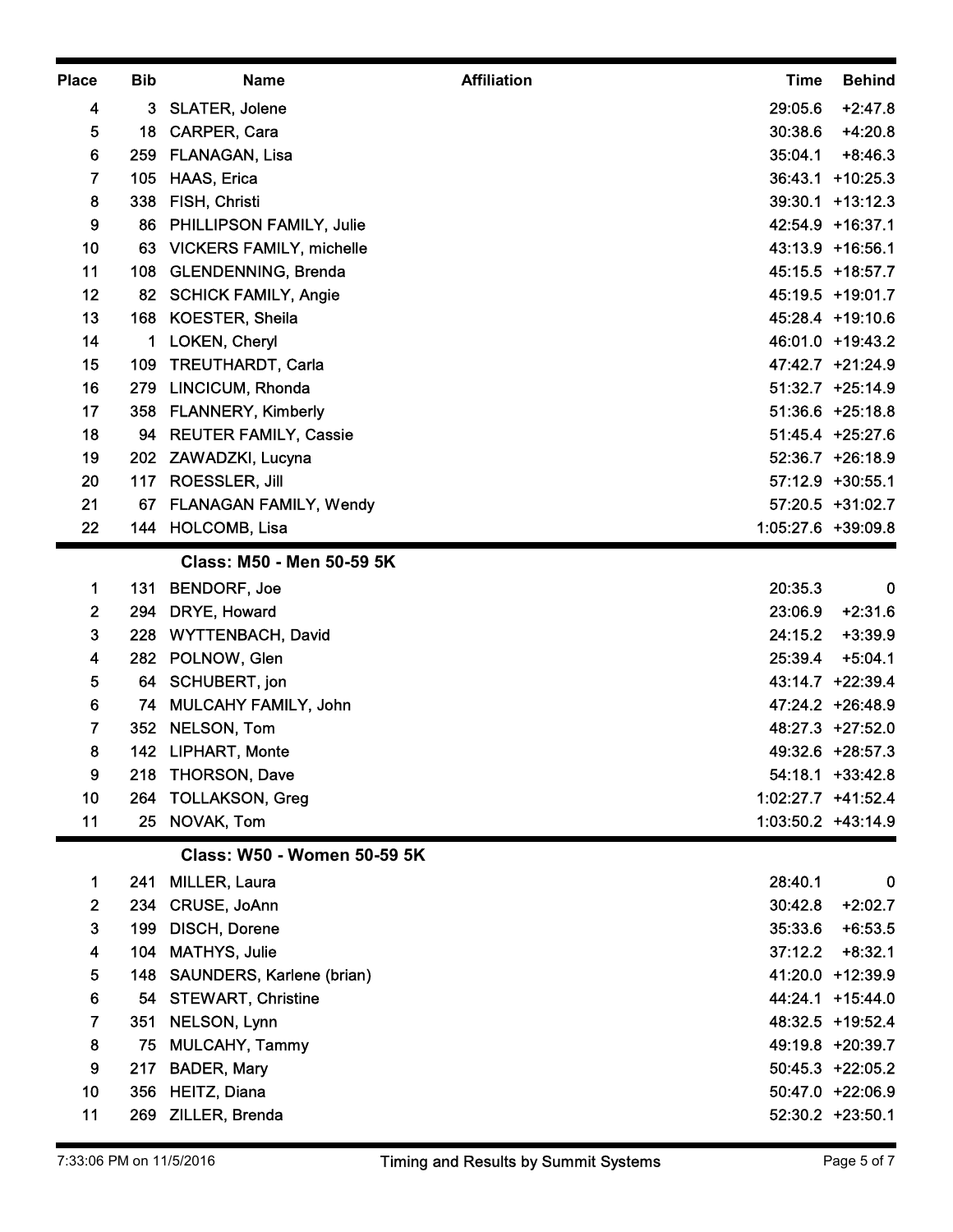| <b>Place</b>            | <b>Bib</b> | <b>Name</b>                                          | <b>Affiliation</b> | <b>Time</b>        | <b>Behind</b>                        |
|-------------------------|------------|------------------------------------------------------|--------------------|--------------------|--------------------------------------|
| 12                      | 219        | THORSON, Connie                                      |                    |                    | 54:47.9 +26:07.8                     |
| 13                      |            | 275 AURAND, Susie                                    |                    |                    | 55:40.0 +26:59.9                     |
| 14                      |            | 40 GARWELL, Linda                                    |                    |                    | 56:17.1 +27:37.0                     |
| 15<br>16                | 35<br>283  | <b>GARWELL, Joyce</b><br>ROSE, Adrienne              |                    |                    | 56:25.9 +27:45.8<br>57:24.6 +28:44.5 |
| 17                      | 179        | <b>CRANDALL, Terry</b>                               |                    |                    | 1:01:27.6 +32:47.5                   |
| 18                      | 216        | FENN, Ruth                                           |                    | 1:02:49.6 +34:09.5 |                                      |
| 19                      | 138        | FENN, Colleen                                        |                    |                    | 1:02:50.4 +34:10.3                   |
| 20                      | 236        | FENN, Donna                                          |                    |                    | 1:02:51.5 +34:11.4                   |
| 21                      |            | 24 NOVAK, JoAnn                                      |                    | 1:10:02.0 +41:21.9 |                                      |
| 22                      |            | 41 SEFFROOD, Linda                                   |                    | 1:10:02.4 +41:22.3 |                                      |
|                         |            | Class: M60 - Men 60+ 5K                              |                    |                    |                                      |
| 1                       |            | 102 DAUGHENBAUGH, Richard                            |                    | 33:02.2            | $\bf{0}$                             |
| $\mathbf{2}$            |            | 270 GEBHARDT, Rudy                                   |                    |                    | 47:00.2 +13:58.0                     |
| 3                       | 180        | ELEY, David                                          |                    |                    | 48:39.0 +15:36.8                     |
| 4<br>5                  | 31         | <b>WARNEKE, Gordon</b><br>32 MASKE, Robert           |                    | 1:01:16.0 +28:13.8 | 52:38.4 +19:36.2                     |
| $6\phantom{1}$          |            | 137 KOCH, Ken                                        |                    |                    | 1:11:36.0 +38:33.8                   |
|                         |            | Class: W60 - Women 60+ 5K                            |                    |                    |                                      |
| 1                       | 189        | STIETZ, Sharon                                       |                    | 41:11.5            | $\bf{0}$                             |
| $\mathbf{2}$            | 355        | <b>KREMPLER, Sandy</b>                               |                    | 44:24.6            | $+3:13.1$                            |
| $\mathbf{3}$            | 220        | DAVIS, Sharon                                        |                    | 45:21.3            | $+4:09.8$                            |
| 4                       | 232        | <b>PRESTBROTEN, Maureen</b>                          |                    | 46:34.0            | $+5:22.5$                            |
| 5                       | 271        | <b>GEBHARDT, Linda</b>                               |                    | 46:58.9            | $+5:47.4$                            |
| 6                       | 276        | <b>SCHLAFLI, Rhonda</b>                              |                    | 50:42.0            | $+9:30.5$                            |
| $\overline{\mathbf{r}}$ | 151        | OBERT, chris                                         |                    |                    | 51:35.4 +10:23.9                     |
| 8                       | 198        | <b>HAESLER, Donna</b>                                |                    |                    | 52:13.9 +11:02.4                     |
| 9                       | 290        | <b>MEYERS, Darlene</b>                               |                    |                    | 52:14.5 +11:03.0                     |
| 10<br>11                |            | 34 NOVAK, Joan                                       |                    |                    | 56:52.8 +15:41.3<br>57:08.6 +15:57.1 |
| 12                      | 61<br>281  | <b>HAWKINS, Melodie</b><br><b>ZUBERBUHLER, Becky</b> |                    |                    | 57:15.3 +16:03.8                     |
| 13                      | 125        | <b>TOBIN, Judy</b>                                   |                    |                    | 1:02:59.9 +21:48.4                   |
| 14                      |            | 260 STAMPFLI, Pam                                    |                    |                    | 1:03:01.0 +21:49.5                   |
| 15                      |            | 33 MASKE, Janet                                      |                    |                    | 1:10:03.0 +28:51.5                   |
|                         |            | <b>Class: M0 - Men 0-10 5K</b>                       |                    |                    |                                      |
| $\mathbf 1$             |            | 37 SEFFROOD, Owen                                    |                    | 26:20.5            | $\mathbf 0$                          |
| $\overline{2}$          | 92         | <b>SCHROEDER, Mason</b>                              |                    | 26:47.9            | $+27.4$                              |
| $\mathbf{3}$            | 57         | <b>GERBER, Lukas</b>                                 |                    | 29:27.4            | $+3:06.9$                            |
| 4                       |            | 93 SCHROEDER, Colten                                 |                    | 31:34.5            | $+5:14.0$                            |
| 5                       |            | 12 KARNOPP, Gavin                                    |                    |                    | 37:40.3 +11:19.8                     |
| 6                       | 293        | <b>ALBRIGHT, Khayne</b>                              |                    |                    | 38:39.0 +12:18.5                     |
| 7                       |            | 215 GERBER, Gunner                                   |                    |                    | 39:02.1 +12:41.6                     |
|                         |            |                                                      |                    |                    |                                      |
|                         |            |                                                      |                    |                    |                                      |